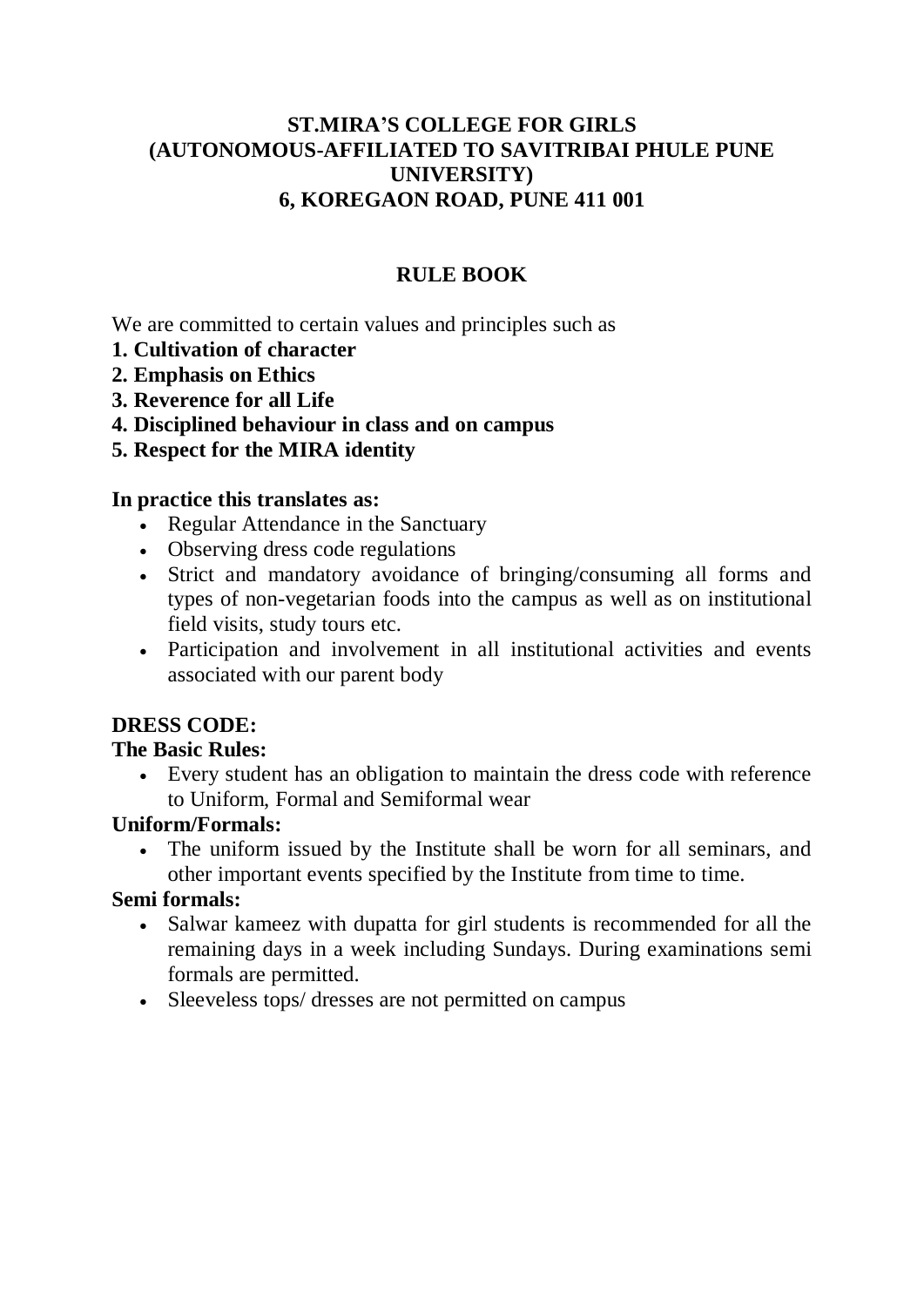# **ANTI-RAGGING:**

The Maharashtra Prohibition of Ragging Act, 1999, promulgates strict action against any student who indulges in ragging: **"Ragging means display of disorderly conduct, doing of any act which causes or is likely to cause physical or psychological harm or raise apprehension or fear or shame or embarrassment to a student in any educational institution."**

Penalties include fine/suspension/dismissal and/or imprisonment and being debarred from seeking admission to any other institution. The punishment may also take the shape of:

**(i)** withholding scholarships or other benefits

- **(ii)** debarring from representation in events
- **(iii)** withholding results
- **(iv)** suspension or expulsion from hostel or mess, and the like.

St. Mira's College has its own Anti-Ragging Committee and Monitoring Cell, constituted according to University rules to ensure compliance with the Directives of the Supreme Court, the Central and State Governments, Pune University.

Severe action will be taken against students indulging in, aiding or abetting Ragging.

## **FOOD OF VIOLENCE:**

All the students have to observe the code on food items brought to the campus. It is mandatory for all students to strictly avoidance bringing/consuming all forms and types of non-vegetarian foods into the college campus. Consumption os such food is too be avoided on institutional field visits, study tours as well. We would like our students to give up consumption of non-vegetarian food and take a vow of vegetarianism for life.

### **ATTENDANCE RULES:**

### **Rules pertaining to attendance**

**Student Code of conduct** In Class students are expected to…

- interact with their classmates and their instructors in a timely, professional, and responsible manner.
- contribute meaningfully to class discussions on a regular basis.
- avoid derogatory comments and overly critical responses.

We have in place an attendance monitoring system which will track the attendance record of students and send a **LETTER/SMS** to the student/her parents/guardians.

In Class students are expected to…

- All students' attendance is expected to be **100%** for all Classes, Presentations & Guest Lectures etc.
- **10%** exemption will be given to students for medical reasons